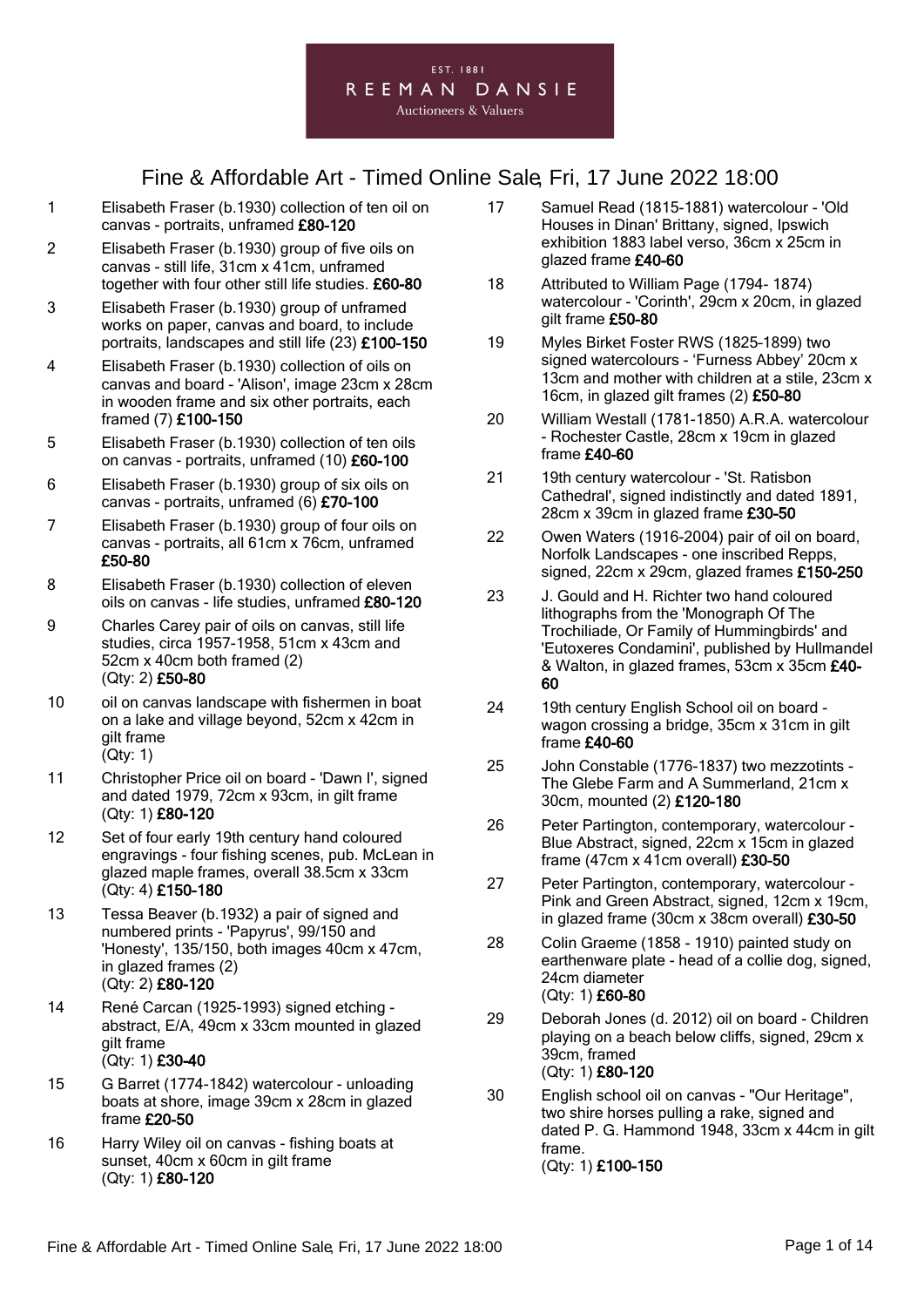- 31 Frank Hider (1861 1933) oil on canvas near Land's End, signed, also inscribed verso, 29 x 50cm, in gilt frame. (Qty: 1) £100-150
- 32 Manner of John W. Morris oil on board sheep in a mountainous river landscape, 24cm x 30cm in a gilt and painted frame (Qty: 1) £80-120
- 33 English School oil on board Yarmouth Trawler No.574 off the coast, signature Gordon Allen, 60cm x 45cm, framed (Qty: 1) £80-100
- 34 English School 19th century pencil drawing inscribed with verse - spaniel gun dog chasing a plover, signed B. Watson 1826' 19.5cm x 20cm mounted in a silver gilt frame, 34cm x 36cm overall.
	- (Qty: 1) £40-60
- 35 English school oil on canvas a puppy and kittens, signed and dated 'May Egdell, 1912', 25cm x 40cm, framed. (Qty: 1) £100-150
- 36 English School oil on canvas a prize sow named 'Dunstfield Magna, the property of B. Turnbull', signed McFee and dated '11, 34 x 52cm in maple frame. (Qty: 1) £180-220
- 37 English School late 18th century oil on canvas the pipe smoker, 49cm x 42cm, framed (Qty: 1) £200-300
- 38 Thomas Rowbotham watercolour Italian coastal scene with fort beyond, signed T.L. Rowbotham, date behind mount, 44cm x 20cm in glazed frame £60-80
- 39 Edward Duncan R.W.S. (1803-1882) marine watercolour - 'Off the Mumbles', 50cm x 22cm, in glazed frame £50-100
- 40 Dutch School 19th century watercolour river scene with town beyond, marked Van Der Brock, 49cm x 33cm, framed (missing glass) £50-100
- 41 Clifford Cyril Webb (1895-1972) two woodcut prints - 'Farmyard', 18cm x 25cm signed and numbered 2/30 and a study of cats, 23cm x 28cm, both in glazed frames (2) £150-250
- 42 Jeffrey Edwards (b. 1945) screenprint 'Where is that Cat?', signed, dated 1970 and numbered 20/75, image 47cm x 54cm, in glazed frame, 65cm x 73cm overall £60-100
- 43 Jeffrey Edwards (b. 1945) screenprint 'Terrible Rising Damp', signed A/P, dated 1969, image 42cm x 33cm, in glazed frame, 59cm x 52cm overall. £60-100
- 44 Jeffrey Edwards (b. 1945) screenprint 'Come on Dad!', signed A/P dated 1969, image 40cm x 38cm, in glazed frame 51.5cm x 52.5cm. £60- 100
- 45 Major Richard 'Dick' Heseltine M.C. (1914-2012) three pencil, ink and wash drawings - temple ruins, the Grampians and trees by a lake, initialled and inscribed, in glazed frames Provenance: Artist's Studio Sale, Reeman Dansie, February 2013 £70-100
- 46 Norman R Coker (1927-2020) oil on board River scene, signed, 50cm x 60cm, framed £100 -150
- 47 Norman R Coker (1927-2020) oil on board Pashley Manor, Sussex, signed, 39cm x 59cm, framed £100-150
- 48 Kevin Noler (Contemporary) oil on canvas, Give Way, signed and dated 2013, 76cm x 61cm, framed £60-100
- 49 Annelise Firth (b.1961) oil on board still life summer flowers in a jug, signed and dated 2021 verso, 24cm x 30cm, in painted frame £50-70
- 50 British Contemporary watercolour East Anglian landscape, signed 'Price', image 31cm x 19cm in glazed frame, 50cm x 40cm overall. £40-60
- 51 Robert Maxwell interest, watercolour by Sorky Finder - 'He who saves a single life is as though he has saved the entire world - Talmud', image 26cm x 34cm in glazed gilt frame, 48cm x 56cm Provenance: Sotheby's 14th January 1993 Contents Headington Hill Hall, with original receipt £40-60
- 52 19th century style oil on artists board of a tea clipper 'Victory', image 50cm x 40cm, framed, 64cm x 54cm overall. £30-50
- 53 Pair of oils on canvas in the manner of Paul Henry - Irish landscapes, both 60cm x 48cm, framed £100-150
- 54 19th century etching and aquatint The bombardment and capture of Jean D'Acre, 66cm x 45cm, unframed £50-70
- 55 19th century stipple engraving Children with chickens, 33cm x 27cm in glazed gilt frame, 51cm x 46cm overall £30-50
- 56 Caroline Burnett (1877 1950) oil on canvas Parisian street scene, signed, 48cm x 58cm in gilt frame (Qty: 1) £100-150
- 57 English School early 19th Century oil on board A half length portrait of a gentleman, 16cm x 13cm in period gilt frame. (Qty: 1) £70-100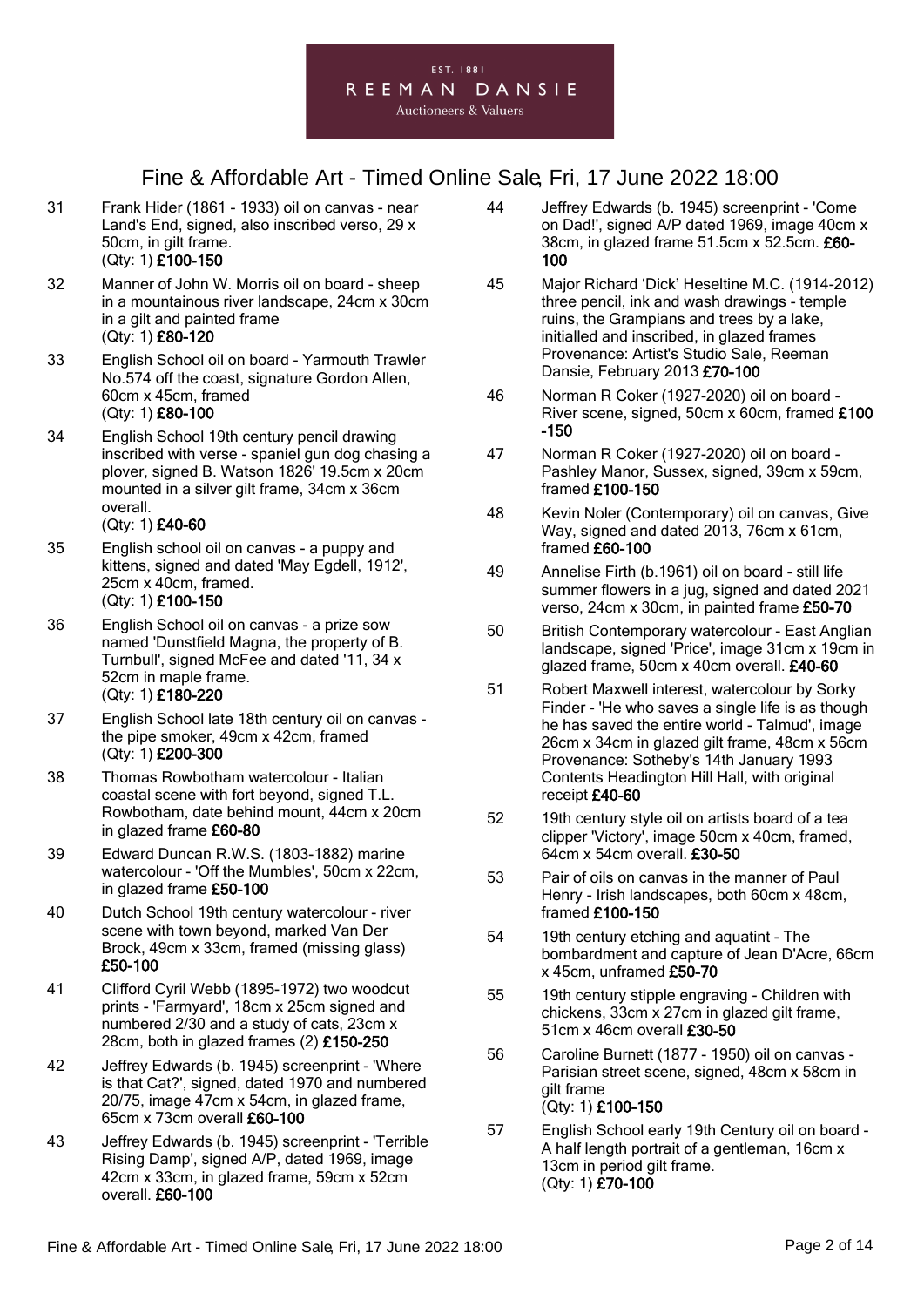

- 58 Vivek Mandalia An oil on board of a yellow tit and a bumblebee, monogrammed, in painted frame. 20 x 20cm (Qty: 1) £30-50
- 59 Robert Carruthers, 20th century, chalk drawing reclining female nude, apparently unsigned, 39cm x 51cm, in glazed frame £50-70
- 60 George Clausen (1852-1944) lithograph A Wish, unframed, 82cm x 57cm NB: this image was originally published by the Underground Electric Railways Co. of London, during the First World War £60-100
- 61 Charles Bartlett (1921-2014), watercolour Waiting the Tide, signed, 25cm x 34cm, in glazed frame £80-120
- 62 Charles Bartlett (1921-2014), watercolour The Quay, Morston, signed, 30cm x 42cm, in glazed frame £80-120
- 63 After Mario di Fiore 18th century engraving 'A Concert of Birds' at Houghton, pub. London 1778, 58cm x 41cm, in period glazed frame, 65cm x 48cm overall £80-120
- 64 Two 19th century lithographic prints after J Gould - 'Adelomyia Floriceps' 28cm x 49cm and 'Goulding Conversi', 28cm x 46cm, both unframed £50-70
- 65 Continental school, early 20th century etching figures before town buildings, indistinctly signed in pencil below, 45.5cm x 51.5cm unframed £40- 60
- 66 Fred A. Farrell (1882-1935) etching 'The Boulevard at Cannes', 38cm x 22cm laid on board, unframed £50-70
- 67 Clara Montalba (1840-1929) watercolour Venice, signed and dated '77, 37cm x 27cm, unframed £100-150
- 68 Three 19th century prints after Morland and others - 'The Weary Sportsman', 36cm x 45cm and two others, all unframed (3) £50-70
- 69 J B Cipriani stipple engraving 'Love and Fortune', 22cm x 28cm, together with another indistinctly marked, 'Mama, don't make me beg in vain, pray read that book again' 25cm x 30cm in gilt frames (2) £100-150
- 70 William Strang (1859-1921) silverpoint portrait of a woman, image 24cm x 38cm, mounted in frame 49cm x 66cm overall. £100-150
- 71 After J F Herring, two aquatints of racehorses 'The Colonel' image 42cm x 36cm (51.5cm x 46cm overall) and 'Memnon' image 42cm x 36cm (54cm x 48cm overall) in glazed frames (2) £50-70
- 72 Maurice Denis (1870-1943) print wooded valley, signed and with dedication, 38cm x 24cm in glazed gilt frame £80-120
- 73 Victor Tischler (1890-1951) pen and wash, signed in pencil top right - woman holding a catch, image 21cm x 28cm mounted in glazed frame (39cm x 47cm overall) £100-150
- 74 \*Peter Godfrey Coker (1926-2004) pencil drawing - Lighthouse Night, Ostend, initialled and titled, 28cm x 18cm, mounted £80-120
- 75 \*Peter Godfrey Coker (1926-2004) watercolour Cliffs at Quiberville, initialled, 17cm x 27cm, in glazed frame £100-150
- 76 Victorian watercolour harbour scene, signed indistinctly, image 30cm x 19cm, framed £60- 100
- 77 20th century oil on canvas signed Hamlet Highland stalking scene, 49cm x 29cm in gilt frame £40-60
- 78 Gwen Arthy (1927-2021) a group of oil on canvas and board studies of nudes and one still life, all unframed (8) £40-60
- 79 Ian Hutson (b.1943) seventeen prints man holding a whippet, 30cm x 38cm unsigned; man with horse, 38cm x 30cm unsigned; a couple with drinks 41cm x 30cm unsigned; two men and a woman 38cm x 31cm unsigned; racehorse and jockey with title 'Original Prints Ian Hutson', 38cm x 67cm, unsigned and twelve monochrome prints featuring horses all approximately 38cm x 30cm all with printed signature and the date '77. (17) £70-100
- 80 John Paley (Contemporary) pastel 'Mystery of the Deep', signed, 29cm square, in glazed gilt frame £60-100
- 81 \*Arthur Edward Davies (1893-1989) three watercolours, Broadland landscapes, 'Cottages, Kimberley Green', 'Bressingham Village' and a view of a country house, approximately 29.5cm x 41cm. (3) £150-200
- 82 William Barton Thomas (1877-1947) watercolour - estuary with Boston stump beyond, 36cm x 23cm, in glazed frame (53cm x 40cm overall). £40-60
- 83 Watt Milne (?) 20th century fenland watercolour - harbour scene, 38cm x 28cm in glazed frame (59cm x 49cm overall) £100-150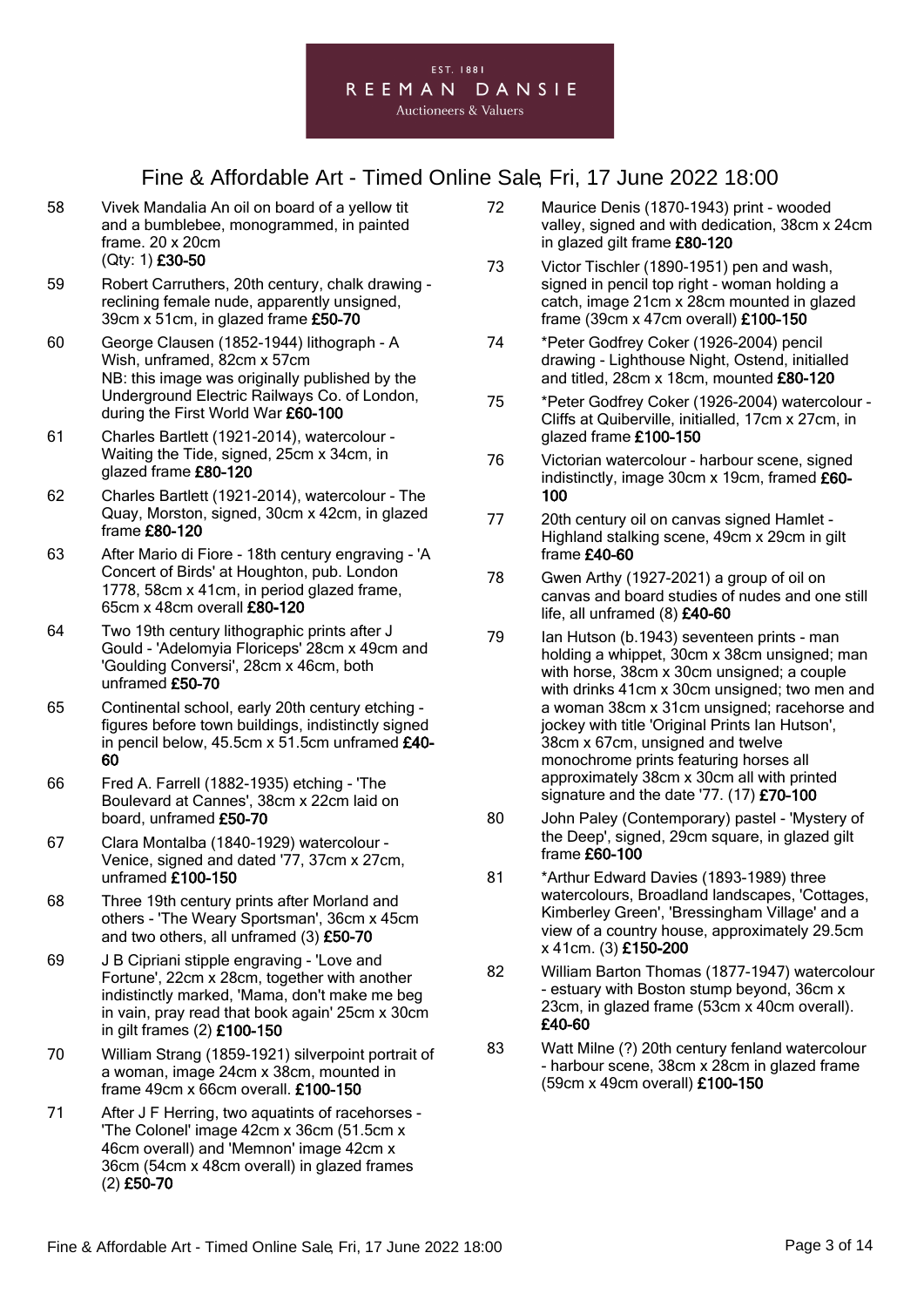# Fine & Affordable Art - Timed Online Sale, Fri, 17 June 2022 18:00

- 84 Linda Richardson (Contemporary) nine signed and numbered etchings and prints - 'Fish', A/P, 43.5cm x 32cm, 'Ewe', A/P, 43cm x 32cm , 'Anemones', A/P, 26cm x 37cm, 'Landscape I' 3/50, 24cm x 21.5cm, 'Pots & Jugs' 1/50, 25cm x 18cm, 'Swine' 7/30, 11.5cm x 18cm,, 'Shells' 6/50, 8cm x 7.5cm, 'Flowers' A/P, 10cm x 11cm, 'Night tide' 2/30, 15.5cm x 12.5cm (9) (Qty: 9) £100-150
- 85 \*Olwen Jones (b.1945) etching 'White Geraniums', signed and numbered 2/50, 38cm x 27.5cm

#### (Qty: 1) £30-50

86 A. Marlow 19th century watercolour laid on card - extensive landscape with shepherds and their sheep, signed and dated [18]'85, 50cm x 35cm unframed

#### (Qty: 1) £50-100

- 87 English School circa 1890 oil on panel depiction of Christ, 53.5cm x 71.5cm (Qty: 1) £100-200
- 88 English School circa 1850 oil on canvas A young girl with her pet dog in woodland, 33cm x 40cm in heavy gilt frame (54cm x 61cm overall) (Qty: 1) £100-200
- 89 20th century oil on wood board still life with grapes in blue and white bowl, signed 'A. Feimm'?60cm x 50cm , framed (72.5cm x 62cm overall)

#### (Qty: 1) £100-150

- 90 Thomas Webster 20th century oil on wood board - still life with flowers and grapes by a stone wall, 50cm x 60cm, framed (62.5cm x 72.5cm overall) (Qty: 1) £120-180
- 91 Gallois, Emile (French, 1882-1965), two prints of women in historical dress, one signed in pencil, published Paris; Galerie Lutetia, images 22cm x 27cm (2) £20-40
- 92 Two early 19th century German etched designs for Berlin wool works, including one by Grunthal - images 33cm x 26cm and 25cm x 18cm mounted in Hogarth frames (2) £30-50
- 93 Antique hand coloured engraving 'The Chastiser' engraved by J. Bretherton, image 13cm x 17cm in glazed frame £80-120
- 94 P. Richardson (Contemporary) pair of oils on canvas - street scenes, both signed, both images 25cm x 20cm, framed (36cm x 31cm overall) (2) £50-80
- 95 R. Harwood 19th century watercolour and another - fisherman in a pool by a bridge, 47cm x 30cm, signed lower right, together with cattle crossing a bridge, 49cm x 32cm, both in glazed frames (66cm x 50cm and 69cm x 52cm overall) (2) £40-60
- 96 19th century English School oil on panel village beside a river, 23.5cm x 17.5cm in gilt frame (33cm x 27cm overall) £50-70
- 97 Antique oil on canvas still life summer flowers, 29cm x 39cm, Bourlet label verso, in gilt frame (39cm x 49cm overall) £30-50
- 98 19th century English School oil on canvas -Dutch river landscape, image 31cm x 23cm, framed (47cm x 39cm overall) £30-50
- 99 Pair of Victorian English School watercolours on paper laid on canvas - portraits of a lady and gentleman, 33cm x 43cm, in glazed gilt frames (both 65cm x 55cm overall) (2) £80-120
- 100 Pair of Kunisada prints and another images 24cm x 35cm in glazed frames (40cm x 53cm overall) (3) £80-120
- 101 Charles Harmony Harrison (1842-1902) watercolour - figures on the river, signed and dated 1889, 28cm x 12cm mounted in glazed gilt frame (45cm x 31cm overall) £100-150
- 102 Charles Harmony Harrison (1842-1902) watercolour - the boathouse, signed, 28cm x 12cm mounted in glazed gilt frame (45cm x 31cm overall) £100-150
- 103 Charles Hannaford watercolour Fairground before a church, signed bottom right, 27cm x 21cm, in glazed gilt frame (45cm x 39cm overall) £50-70
- 104 Thomas Pyne (1843-1935) watercolour On the Orwell, signed and dated 1902, image 34cm x 24cm, in glazed gilt frame (52cm x  $42$ cm overall) £50-70
- 105 James Duffield Harding (1797-1863) watercolour - probably Framlingham Castle, 37cm x 27cm, mounted behind glass in a good Victorian gesso gilt frame (65cm x 56cm overall) £60-100
- 106 Attributed to George Edmund Street (1824- 1881), watercolour, design for a wall in a baptistery, unsigned, note to reverse states: 'Provenance - Ben Weinreb who wrote London Encyclopaedia ', 17 x 39cm, glazed frame £120- 180
- 107 John Ernest Foster (1877-1968) oil on panel 'Wild flowers on the Stour', 50cm x 40cm, The Corner House Dedham label verso, re-framed £40-60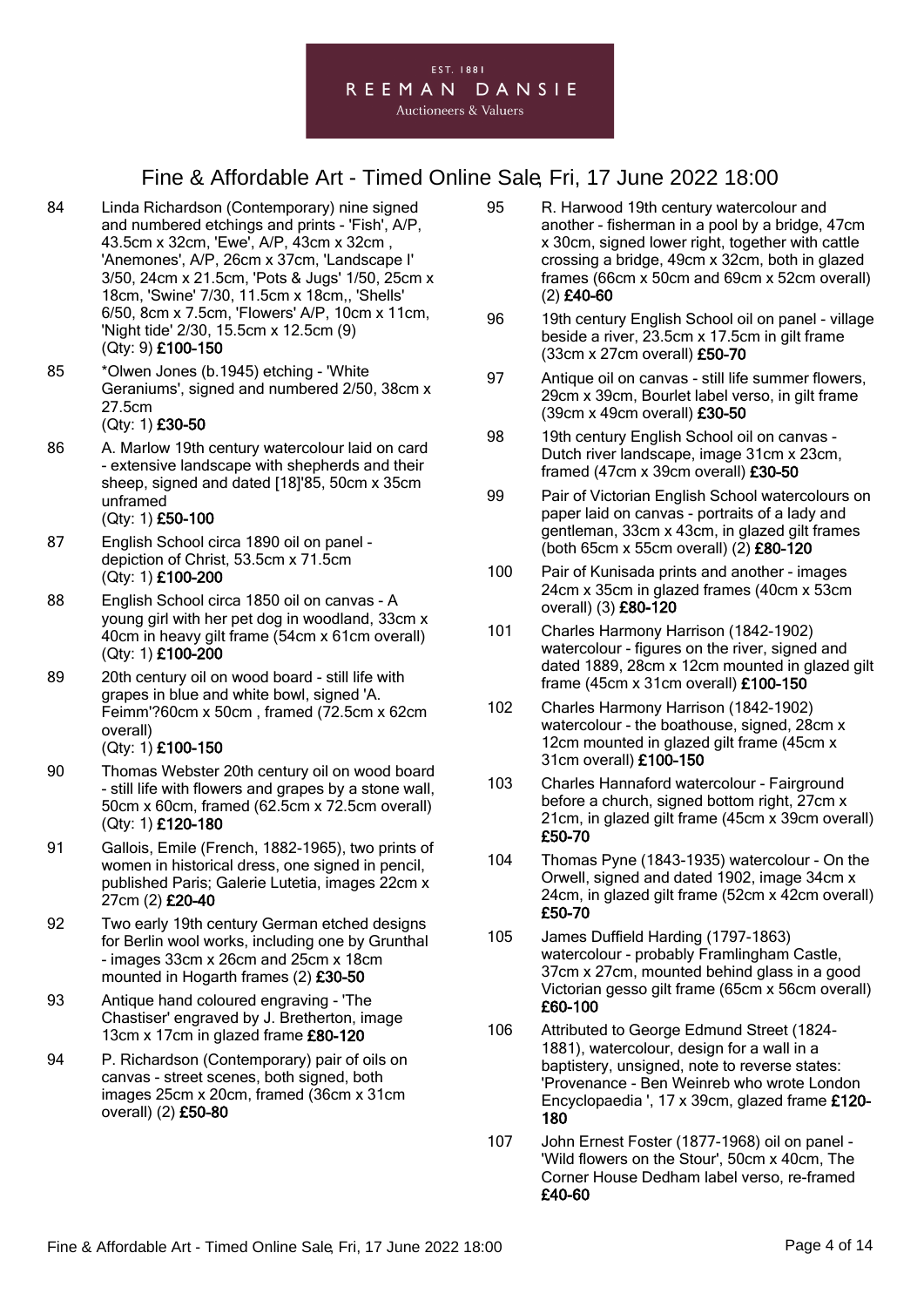

- 108 James Wright (b.1935) oil on canvas hay making, 44cm x 29cm, framed (59cm x 44cm overall) £30-50
- 109 Isabella Bromley-Davenport oil on canvas possibly St. Cadfan's Church, Tywyn, 30cm x 25cm in a Chelsea Art Stores frame £30-50
- 110 Thomas Spinks (1847-1927) oil on canvas river landscape, signed bottom left, 40cm x 20cm, in gilt frame (57cm x 36cm overall) £80-120
- 111 Late 19th century oil on canvas street scene, possibly Bishops Stortford, signed and dated Magginnis 1887, 36cm x 26cm, framed (56cm x 45cm overall) £60-100
- 112 Richard Walker, mixed media on paper, Space Jazz, Kai Chek airport Hong Kong £150-200
- 113 Richard Walker, mixed media study Energy Vampires £200-300
- 114 Nicola Wiehahn watercolour in glazed frame 'Mecanopsis', 70cm x 92cm overall £30-40
- 115 Lucy Harwood (1893-1972) pastel sketch portrait of a seated man with a top hat, 42cm x 53cm, in glazed frame £80-120
- 116 Victorian charcoal portrait on card of a bearded gentleman, 38cm x 50cm, unframed £40-60
- 117 Graham Clarke (b.1941) colour etching St Francis and 'The Reconciliation of the Fierce Wolf', signed and numbered 141/400, image 22cm x 30cm in glazed frame £50-70
- 118 D. A. Moss five watercolours of battle scenes signed and dated 1972/4 in glazed frames, 31cm x 42cm overall (5) £50-70
- 119 Patrick Julian Fisher (1930-1987) oil on canvas board - still life with Braque book, signed and dated '78, second signature and Colchester Art Society exhibition label verso, 67cm x 55cmin in original frame (79cm x 66cm overall) £50-70
- 120 Jeremy King (b.1933) four lithographs river scenes of Chelsea Harbour, Eton College Windsor and two castles, images 61cm x 41cm in glazed frames (74cm x 55cm overall) (4) £80- 120
- 121 Don Micklethwaite (b.1936) two oils on canvas Girvan and Ullapool harbour scenes, 39cm x 29cm mounted in wooden frames (54cm x 43cm overall) £80-120
- 122 Oil on board dynamic street scene, signed and dated 'Dennis 1970', 'abstract blue' marked verso, 68cm x 100cm, framed £60-100
- 123 George Clausen (1852-1944) pencil sketch, farm labourer, initialled, 29cm 20cm, in glazed frame £200-300
- 124 \*Clive Madgwick (1934-2005) acrylic on canvas, Edwardstone Church, Suffolk, signed, 41cm x 51cm, in gilt frame £200-300
- 125 Sheree Valentine-Daines (b. 1959) signed limited edition print - Sandown, 46cm x 35cm, numbered 369/850, mounted in glazed frame (71cm x 61cm overall) £100-150
- 126 Sheree Valentine-Daines (b. 1959) signed limited edition print - Henley, 50cm x 34cm, numbered 447/850, in glazed frame (30cm x 60cm overall) £100-150
- 127 Sheree Valentine-Daines (b. 1959) signed limited edition print - Cricket, numbered 704/850, 50cm x 34cm, in glazed frame (75cm x 60cm overall) £100-150
- 128 Berrisford Hill (b.1930) watercolour- Widgeon on the shore, 36cm x 27cm, mounted in glazed frame (52cm x 43cm overall) £80-120
- 129 Japanese print image 28cm x 71cm, framed £40-60
- 130 Two contemporary gouache illustrations city workers, in box frames, the first 36cm x 47cm overall and the second 35cm x 40cm overall (2) £50-80
- 131 Annelise Firth (b.1961) oil on canvas 'Sunflowers through blue', signed and dated 2021 verso, 42cm x 59cm £50-80
- 132 Annelise Firth (b.1961) oil on canvas still life, signed and dated 2022 verso, 40.5cm x 51cm (Qty: 1) £50-80
- 133 Annelise Firth (b.1961) oil on canvas 'Tilly painting', signed and dated 2022 with Mall Galleries New English Art club exhibition label verso, 43cm x 35cm in painted wooden frame (49cm x 41cm overall) (Qty: 1) £50-80
- 134 Annelise Firth (b.1961) oil on board 'Spring still life with camelia, bluebells and cow parsley' signed and dated 2022 verso, 50cm x 40cm (Qty: 1) £50-80
- 135 Annelise Firth (b.1961) oil on canvas interior scene, signed and dated 2022 verso, 46cm x 36cm (Qty: 1) £50-80
- 136 Annelise Firth (b.1961) oil on board interior with still life, 50cm x 40cm (Qty: 1) £50-80
- 137 Annelise Firth (b.1961) oil on canvas still life, signed and dated 2022 verso, 50.5cm x 40.5cm (Qty: 1) £50-80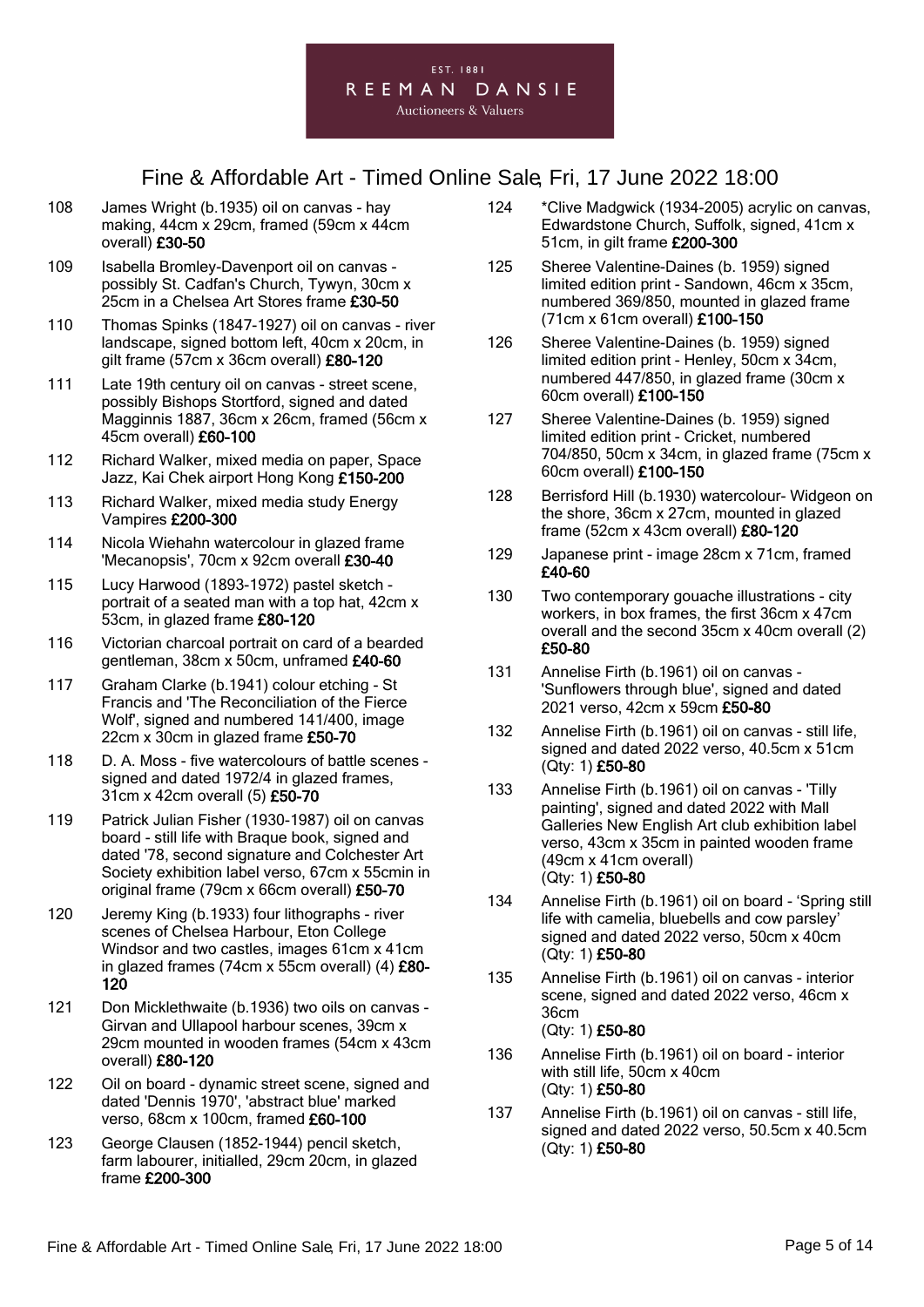# Fine & Affordable Art - Timed Online Sale, Fri, 17 June 2022 18:00

- 138 Annelise Firth (b.1961) oil on canvas 'Fully opened tulip', signed and dated 2022 verso, 50.5cm x 40.5cm (Qty: 1) £50-80
- 139 Annelise Firth (b.1961) oil on canvas interior with still life, 45.5cm x 35.5cm (Qty: 1) £50-80
- 140 Annelise Firth (b.1961) oil on canvas 'White tulips and freesia', signed and dated 2022 verso, 45.5cm x 61cm (Qty: 1) £50-80
- 141 Annelise Firth (b.1961) oil on canvas still life, 45.5cm x 36cm (Qty: 1) £50-80
- 142 Annelise Firth (b.1961) oil on board still life, signed and dated 2022 verso, 40cm x 30cm (Qty: 1) £50-80
- 143 Annelise Firth (b.1961) oil on board 'Still life with camelias', signed and dated 2022 verso, 40cm x 50cm (Qty: 1) £50-80
- 144 Annelise Firth (b.1961) oil on canvas still life, 46cm x 36cm

#### (Qty: 1) £50-80

- 145 Annelise Firth (b.1961) oil on board still life, signed and dated 2022 verso, 50cm x 40cm (Qty: 1) £50-80
- 146 Annelise Firth (b.1961) watercolour and pencil still life, signed and dated 2022 verso, 54cm x 73cm mounted in frame (71cm x 92cm overall) (Qty: 1) £50-80
- 147 Victorian English School oil on canvas A Grey Horse, 26cm x 36cm, in gilt frame £80-120
- 148 Frederick Harris, oil on canvas board Shipping off Dover, signed, in gilt frame. 23 x 29cm £25- 35
- 149 John F Mace, oil on board A landscape with chickens by a tree, farm buildings beyond, monogrammed, 16 x 21cm, framed £30-50
- 150 Francis William Topham (1808-1877), oil on panel, A young peasant girl and her donkey on a hilly track, in rosewood frame, 16.5 x 15.4cm £120-150
- 151 Charles Henry C Baldwyn (1859-1943) watercolour and bodycolour, fledglings, signed, 14 x 21cm, glazed frame £100-150
- 152 H Hawthorn, early 20th century, oil on canvas, Two English Setters, signed and inscribed, in painted frame. 37 x 27cm £60-100
- 153 Continental School, 19th century, pencil and charcoal portrait of a man, 14cm x 10.5cm, in glazed frame £40-60
- 154 Two 18th century engravings, one handcoloured, from Walpoole's British Traveller, Views of Shugborough House in Staffordshire, in glazed frames £30-50
- 155 Penny Berry Paterson (1941-2021) colour print, St Mary's, Long Melford, signed and numbered 5/11, 35cm x 46cm, in glazed frame, 51cm x 61cm overall £50-70
- 156 English School, oil on panel A Prize Pig, 17cm x 28.5cm, in Hogarth frame £100-200
- 157 English School, oil on panel Two Hounds in Landscape, 24cm x 33cm, in gilt frame £100- 200
- 158 \*Henry Wilkinson (1921-2011) two signed limited edition coloured etchings - Shooting scenes, 113/150 and 55/150, 28cm x 36cm, in glazed gilt frames £40-60
- 159 Henry Alken Victorian hand coloured engraving The first introduction to Hounds and another pair of hand coloured prints 'Moving Accidents By Flood And Field', in good quality frames (3) £40- 60
- 160 English school, late 19th century, oil on canvas still life of fruit, in gilt frame £60-100
- 161 T. C. Bale, late 19th century, oil on panel Sabbath in the North, signed and dated 1880, inscribed verso, in gilt frame £100-150
- 162 Robert John Hammond (act.1879-1911) oil on canvas - figures before a rural farmstead, signed and dated 1901, in gilt frame £200-300
- 163 20th century watercolour study, boats on a shore, indistinctly signed, 28cm x 36cm, in glazed frame £30-50
- 164 20th century, English School, oil on board Heron Cottage, Wendover, signed and titled verso, 29cm x 39cm, framed £30-50
- 165 After Godfrey Schalcken, 18th century, oil on panel a boy eating by candle light, 41cm x 32cm, unframed £80-120
- 166 Margaret Glass (b.1950), pastel Evening, Debach, signed and dated '86, 18cm x 27cm, in glazed frame £50-70
- 167 Early 19th century Continental School oil on canvas - shipping off the coast, 24cm x 34.5cm, in gilt frame £80-120
- 168 English School, 19th century, pair of oils on board - rural landscapes with figures beside rivers, 28.5cm x 46cm, in gilt frames £150-200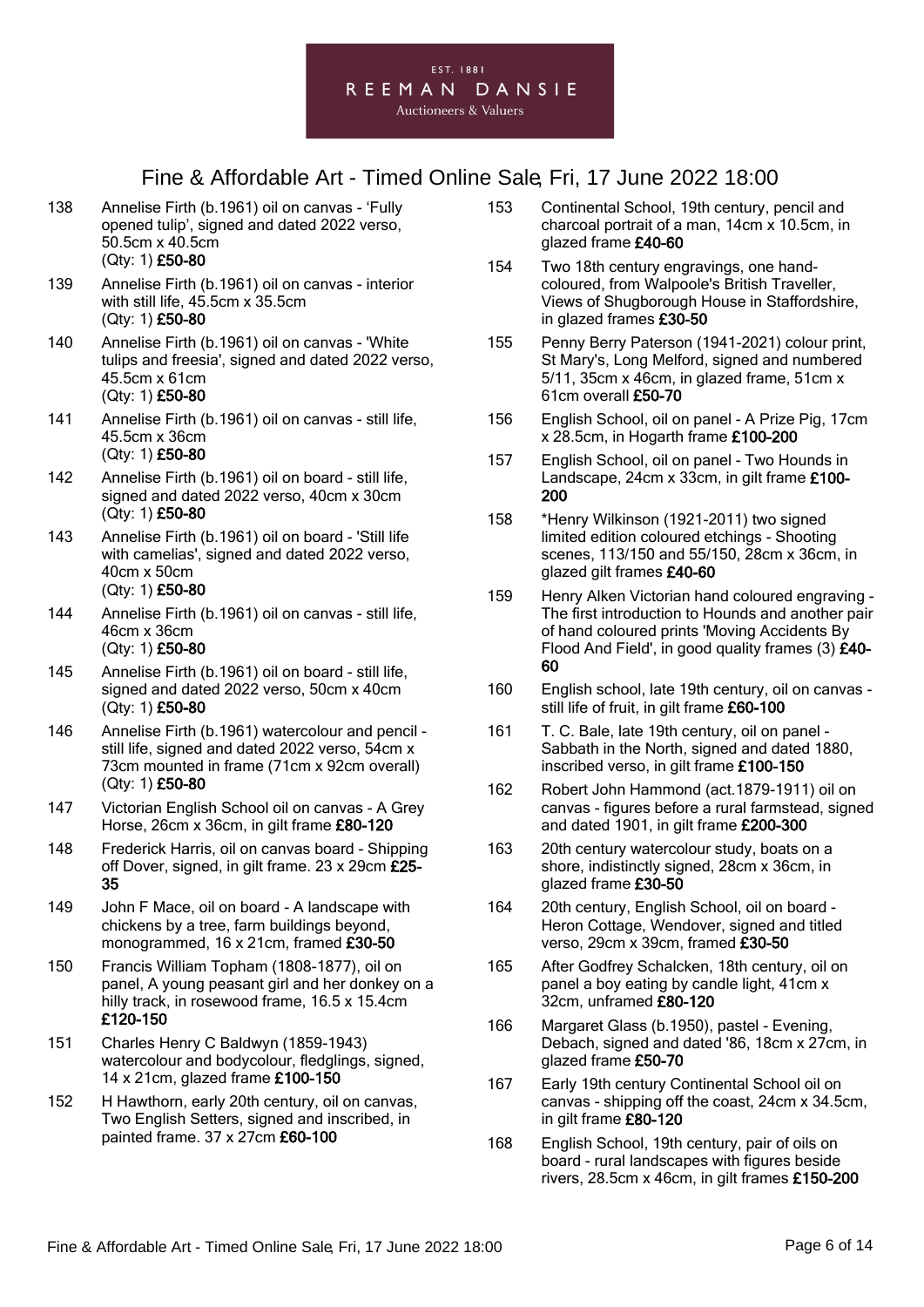- 169 Herbert Ogden Waters 1903-1996), wood engraving, Mt. Liberty, The Summit, signed and inscribed numbered from an edition of 75, 16 x 35cm, glazed frame £40-60
- 170 Mid 20th century wash picture depicting Colchester castle, signed and dated '48, 26 x 37cm, glazed frame £20-30
- 171 Sally Mclaren (b. 1936) print, 'Inlet', signed and dated '71, numbered 24/30, inscribed as titled, 50 x 45cm, glazed frame Provenance: Estate of artist John Pittuck £30-50
- 172 George Cattermole (1880-1868) watercolour monks in an interior, signed and dated 1876, 46cm x 59cm, in glazed gilt frame £120-180
- 173 Early 19th century black and white engraving by John Scott after Philip Reinagle - Breaking Cover, published 1811, 54cm x 69cm, in glazed frame £30-50
- 174 Tim Fargher (b.1952) charcoal and gouache on paper - Landscape, initialled and dated '82, 28cm x 17cm, in glazed frame £60-100
- 175 Early 19th century black and white engraving by Bartolozzi, Mary Queen of Scots, 45.5cm x 29.5cm, in glazed hogarth frame £40-60
- 176 Good quality carved gilt picture frame to take a work 15cm x 21cm £40-60
- 177 Pair of 19th century Hogarth picture frames to take works 27cm 37cm £40-60
- 178 Laurence Coulson (b. 1962) signed limited edition print, 'Made for sharing', signed and numbered 269 from an edition of 295: image 58 x 58cm, with certificate, glazed frame £50-70
- 179 Regency pencil sketch of a house, titled Church End, Finchley, 20 x 25cm, glazed frame £20-40
- 180 David Michael Jones (1895-1974) wood cut engraving - Nativity with cross and star, unsigned, labelled verso 'Clover Hill Editions 1982 catalogue number E40, date 1925', image 10 x 7cm, in glazed frame. £40-60
- 181 English School, 19th century, pair of very fine pen and ink landscapes, one indistinctly signed and both titled - Keswick from Greta Bridge and Valley of Troutbeck, Westmorland, 10 x 15cm, gilt glazed frames (2) £20-30
- 182 Attributed to Randolph Caldecott (1846-1886), pen and watercolour, the lookout, signed with initials R.T.C., 14.5 x 8.5cm, glazed frame £60- 100
- 183 English School late 19th Century, oil on artist board, An oval of an extensive landscape with cattle near trees in the foreground, in original gilt frame. 19 x 23cm. £90-120
- 184 Edward Thompson Davies (1833-1867) sepia watercolour - Bryony signed with initials and dated Sunday 19.6.64, 12 x 7cm, glazed frame, Fry Gallery label verso £30-50
- 185 William M. Larkins (1901-1974) Le Quai de Rosaine Bruges, 25cm x 20cm, in glazed frame £50-70
- 186 After Felix Schlesinger Gouache, figures and rabbit, signed Shirley Hayes, 30 x 40cm, glazed frame £50-70
- 187 Edward Renard (19th / 20th century) watercolour landscape with bridge, signed and dated 1901, 40 x 30cm, glazed frame £40-60
- 188 Laurence Coulson (b. 1962) pair of prints Red umbrella, Yellow windbreak, both signed and numbered from an edition of 600, image 46 x 34cm, with certificates, glazed frames £80-120
- 189 Two Laurence Coulson (b. 1962) prints, the larger signed and numbered 78/475, image 40 x 40cm, together with a smaller work, 20 x 20cm, both in glazed frames £50-70
- 190 Delia Marr, contemporary, group of five charming gouache illustrations - Animlas and Flowers, signed, 19cm x 15cm, in glazed frames £40-60
- 191 19th century oil painting by J Lewis, fields with trees and church in background and sheep and shepherd in distance. 30cm x 60cm, framed. NB: This painting has striking similarities to a painting by Benjamin Williams Leader (1836- 1923) which he painted in 1900, titled The Close of Day, Worcestershire Meadows. £100-150
- 192 French School, 19th century, oil on canvas portrait of a young girl holding a hand mirror, 63cm x 50cm, in gilt frame £100-150
- 193 R. Norman, contemporary, oil on canvas portrait of a girl in a straw hat, signed verso, 60cm x 50cm, framed £80-120
- 194 Delia Marr, contemporary, watercolour still life lilies and ivy, signed and dated 1986, 56cm x 40cm, in glazed frame £20-40
- 195 19th century lithograph after Dutton 'The Naval Review at Spithead', 93cm x 43cm, in glazed frame £20-30
- 196 Norman Smith (1910-1996) oil on board, The white jug, signed and dated 1968, 50 x 60cm, framed £100-150
- 197 Deborah Jones (1921-2012), oil on board bedroom scene with children and cats by a four poster bed, signed, 19 x 24cm, in wooden frame. £60-80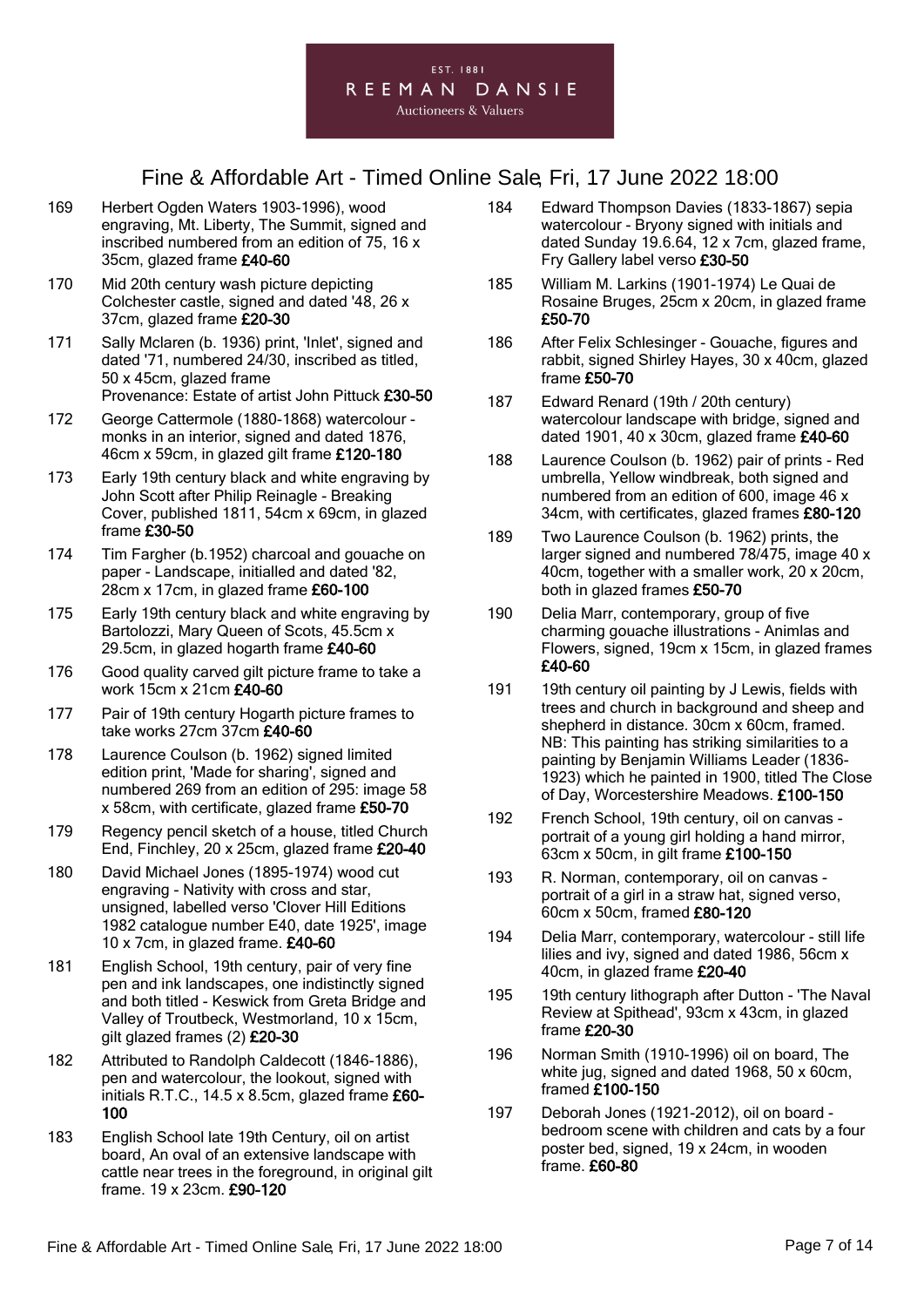

- 198 M. Gordon, early 20th century oil on canvas vessels by moonlight, signed and dated 1913, 29.5cm x 60cm, framed £20-30
- 199 Graham Clarke (b. 1941) linocut print Helford, signed and inscribed, numbered 12/50, image 46 x 66cm, framed £100-150
- 200 Graham Clarke (b. 1941) linocut print 'Bridge at Gweek' signed inscribed and numbered 42/50, image 46 x 65cm, framed £100-150
- 201 Graham Clarke (b. 1941) linocut print 'Cadwith' signed titled and numbered 13/50, image 45 x 65cm, glazed frame £100-150
- 202 Graham Clarke (b. 1941) linocut print 'St Anthony's' signed titled and numbered 9/50, image 45 x 65cm, framed £100-150
- 203 Graham Clarke (b. 1941) linocut print Stepham Oast Housers (very rare) 5/100, signed titled and numbered 5/100, image 45 x 65cm, framed £120-150
- 204 British Army officer chalk portrait, indistinctly signed and inscribed Bombay, India, 51 x 35cm, together with another portrait of a similar period signed and indistinctly dated, both in glazed frames. (2) £20-30
- 205 Anna Shanon (b. 1916) paper collage, abstract, signed dated 1986,  $34 \times 19$ cm, glazed frame £50-70
- 206 Indian School, gouache on silk, Royal procession, 26.5cm x 69cm, in glazed gilt frame £70-100
- 207 After James Pollard, 19th century aquatint The Cambridge Telegraph, outside the White Horse, Ipswich, 52cm x 66cm, in glazed oak frame £80- 120
- 208 Charles Crombie, 20th century, watercolour illustration - Fifty-Fifty, signed and dated, in glazed frame, 50cm x 57cm overall £100-150
- 209 Edward Pococke (1843-1901) watercolour, Fore Street, Ipswich, 32cm x 24cm, in glazed gilt frame £50-70
- 210 Margaret Glass (b. 1950) pastel, estuary, probably River Orwell, 16.5cm x 28cm, in glazed gilt frame £40-60
- 211 Continental School watercolour Harbour view, signed with initials H.A.N. and dated 1923, 27cm x 28cm, in glazed gilt frame £70-100
- 212 19th century Continental naieve school busy interior scene with family group giving food to the poor, 88 x 122cm £150-200
- 213 Graham Clarke (b. 1941), etching and aquatint, Monday, numbered 199/300, signed, plate 55 x 68 £150-250
- 214 Sonja Weder (contemporary) mixed media and layering on acrylic, signed and dated 2006, 92 x 91cm, printed to label verso £40-60
- 215 Continental School, oil on canvas, Marine scene, indistinctly signed and dated 1880, 46 x 64cm, framed £100-150
- 216 Attributed to Edward Fletcher (1857-1945), oil on canvas, Marine scene at dusk, bears signature, 37 x 61cm, framed £70-100
- 217 Manner of Sickert, oil on canvas French harbour scene, signed with butterfly / four leaf clover monogram, 27 x 34cm, framed £60-100
- 218 After Clarkson Stanfield, watercolour- The Dogana, Venice, inscribed verso ' Painted by Fred White, taken from his sister's album - To Venice and Back, a record of their journey in the middle or later part of the 19th century', image 11 x 14.5cm, glazed frame £50-70
- 219 Pair of late 19th / early 20th century reverse paintings on glass, hunting scenes, each titled verso, in lacquered cushion frames, total size 22 x 30cm £50-70
- 220 19th century watercolour, figures by the coast, 16 x 22.5cm, Fry Gallery label verso, glazed frame £50-70
- 221 Donald Greig (1916-2009) oil on board, Coastline off St Ives, signed, titled to label verso, 50 x 89cm, framed £150-250
- 222 19th century style oil on board, Still life of flowers in a pedestal vase, signed, 91 x 71cm £100-150
- 223 Continental naieve school, 19th century, oil on board, Family group in an interior, 60 x 49cm, framed £80-120
- 224 Charles Bartlett (1921-2014) etching Old Drifter, signed, inscribed and numbered A/P, 24 x 35cm, glazed frame £80-120
- 225 After Karel Appel, oil on panel, double portrait of Stephane Lupasco (French philosopher) and Michel Tapie (French art critic), inscribed and bearing signature, 53 x 64cm, framed £100-150
- 226 John Western (1948-1993) three etchings Upturned water cart, Church and Cottages, Crettingham, Morning in Bass's Dock, Woodbridge, each in glazed frame £50-70
- 227 Wielfred (b. 1954) oil on canvas, harbour scene, signed, 34 x 50cm, framed £150-250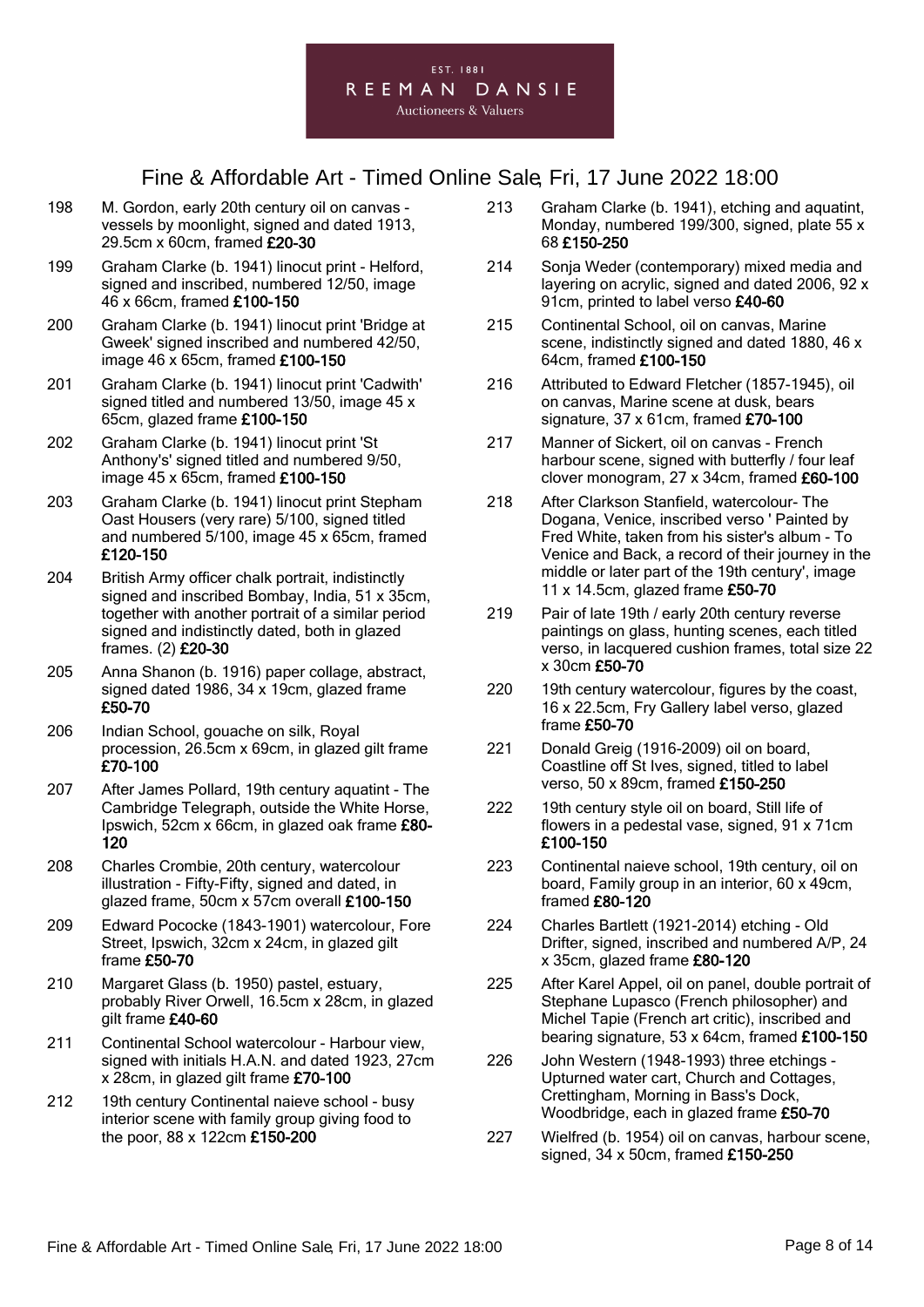- 228 Manner of Thomas Gainsborough, watercolour and body colour, half length study of a young woman with blue ribbon, 17 x 13cm, glazed frame £40-60
- 229 Pair of 19th century watercolours depicting Continental streets, one signed N. Oran, 24 x 18cm, glazed frames £50-70
- 230 Elsa Henriquez (20th century) oil on board, figures in a street, signed, 32 x 43cm, gilt frame £50-70
- 231 Thomas Barker of Bath (1769-1847) monochrome wash study of a cottage, 10 x 17cm, label verso states this is from his Pontypool sketch book, formerly in the collection of R H Tenison. Agnews Label verso, glazed frame £40-60
- 232 Guillame Wintz (1823-1899) oil on canvas, Pastorale, signed, 40 x 30cm, oak frame £100- 150
- 233 Follower of Antonio Guardi, oil on canvas, Venetian scene, 40 x 65cm £60-100
- 234 After John Constable, oil on canvas The lock gate, 45 x 66cm £50-100
- 235 After John Constable, oil on canvas Barge at a lock, signed F Watt (possibly Frederick Waters Watts) 45 x 66cm. £50-100
- 236 A Lewis (early 20th century) pair of watercolours - Orientalist scenes, 38 x 24cm £100-150
- 237 Neoplitan School, 19th century, gouache S.S. Milton, titled, 40 x 64cm £30-50
- 238 Barry Hilton (b. 1941) oil on board, ships in harbour at night, signed, 38 x 38cm, framed £150-250
- 239 Charles Hannaford (1887-1972) watercolour, boats, signed, 27 x 37cm £50-70
- 240 Theodore John Gracey (1895-1959) watercolour, Irish crofters scene, signed, 25 x 36cm £80-120
- 241 Charles John Watson (1846-1927) watercolour, St Pierre, Lisieux, titled and dated 1890, 28 x 20cm, glazed frame, Provenance: Abbott & Holder £50-70
- 242 Set of six limited edition lithographs, 'Six Masters of the Poster of the Eighteen Nineties', published by The Sunday Times, all numbered from an edition of 2000, total sheet size 76 x 49cm £50-70
- 243 William Russell Flint (1880-1969), photolithographic print, Figures by a river, signed and with blindstamp, 35 x 58cm, glazed frame £40- 60
- 244 Jorge Disdier (b. 1943) oil pastel, Abstract tree study, signed, 49 x 70cm, glazed frame £40-60
- 245 After Henry Calvert (1798-1869) coloured etching and aquatint - The meet of the Vine Hounds, 52 x 78cm, framed £40-60
- 246 Thomas Swimmer (b. 1932) oil on board, 'Alcantarilha, Algarvem Portugal', signed and dated '65, titled verso, 61 x 93cm, Trafford Gallery label verso, framed £100-150
- 247 Bob Crossley (1912-2010) silkscreen Variations 25, signed and numbered 1/75, titled to Mansard Art Gallery label verso, image 54 x 46cm, glazed frame £70-100
- 248 Henry Bismuth (b 1961) mixed media, stone wall, signed, 77 x 101cm £50-70
- 249 After Luigi Schiavonetti (1765-1810) Pair of antique stipple engravings, The Duchess of Cerifalco Coming out of the Cavern, and another, both oval, 28 x 33cm, in period glazed gilt frames, with printers details verso, together with an engraving of Coggeshall (3) £80-120
- 250 W. S. Percy (early 20th century), watercolour, study of a timbered house, 24 x 33cm, framed £30-50
- 251 Robin M Sanderson, pastel, still life study of flowers in a jug, signed and dated '85, 35 x 47cm, glazed frame £30-50
- 252 Aubrey F Sykes (1910-1995), pastel, Framlingham castle, 38 x 48cm, glazed frame £40-60
- 253 Karl Lek (b. 1929) oil on board, 'Winter Sea', signed and titled verso, 47 x 63cm £150-250
- 254 Tracy Johnson (contemporary) oil on canvas, winter landscape, signed verso, 108 x 47cm £40 -60
- 255 H. H. Gooderham (mid 20th century) mixed media, An Edwardian Holiday, 33 x 46cm, glazed frame £50-70
- 256 Jo Cooper (contemporary), oil monotype, 'Ready and Waiting, Blackpool, signed, 17 x 40cm, glazed frame, Society of Women Artists 1991 exhibition label verso. Provenance: William Tallon sale, Reeman Dansie, 5/7/2008, lot 630 £40-60
- 257 John Lewis Start (1905-1964) etching Windmill, signed in pencil, 18cm x 25cm in glazed frame (Qty: 1) £30-40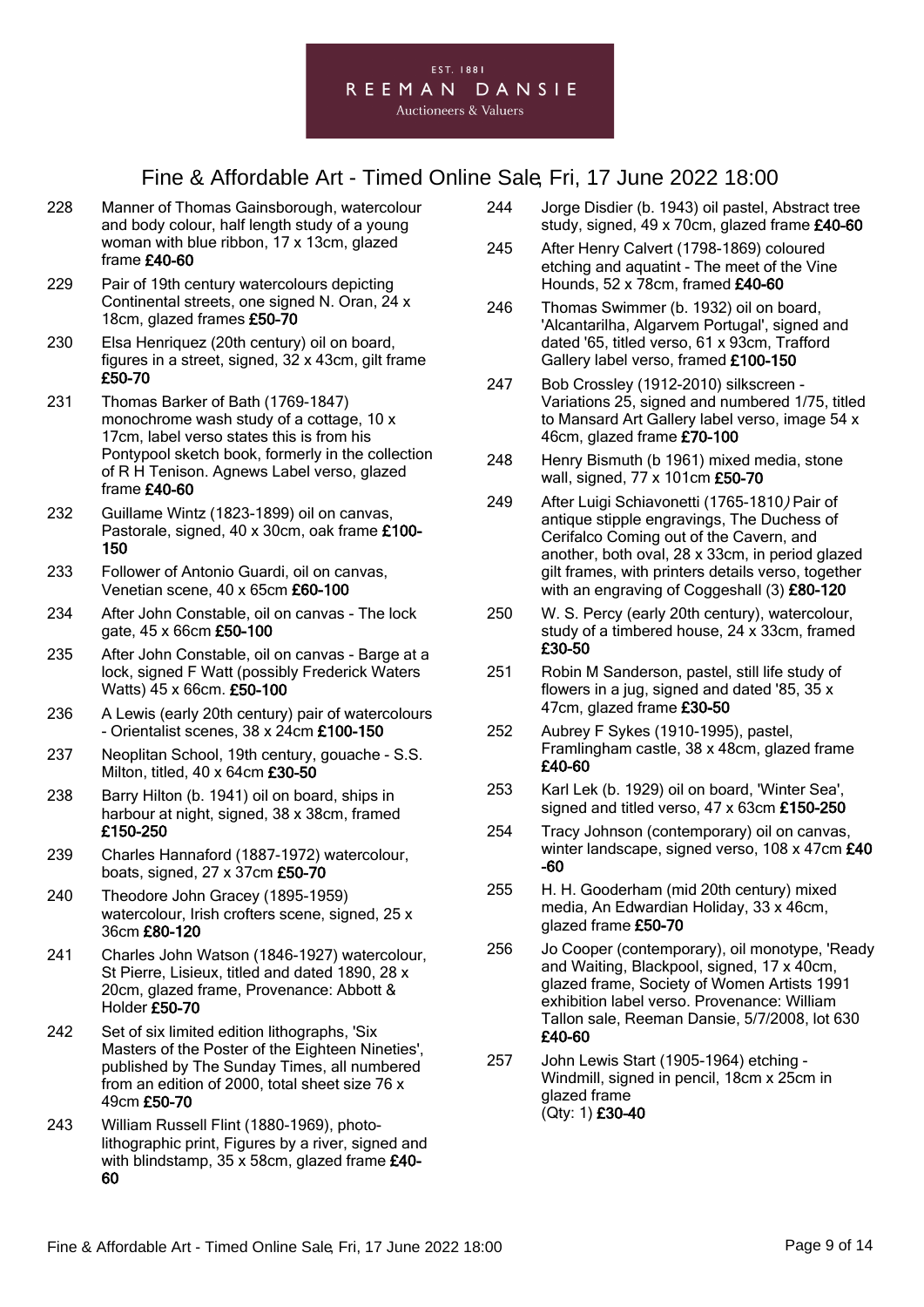- 258 J. M. Powell early 20th century watercolour 'Fog - Battersea Bridge', signed and dated 1908, image 30cm x 21cm in glazed frame, 46cm x 38cm overall (Qty: 1) £20-40
- 259 Eli Marsden Wilson (1877-1965) etching signed, image 20cm x 20cm in glazed frame (Qty: 1) £40-60
- 260 Constance Mary Pott (1862-1930) etching port scene, signed in pencil, image 15cm x 18cm in glazed frame (Qty: 1) £60-80
- 261 Margaret Kemp-Welch (1874-1968) etching signed, image 18cm x 18cm in glazed frame (Qty: 1) £40-60
- 262 William Walcot (1874-1943) etching 'On London Bridge', signed, circa 1915, image 15cm x 10cm mounted in glazed frame (Qty: 1) £200-300
- 263 Patrick D. Whalley gouache blue tits, signed, image 14cm x 19cm in glazed frame (Qty: 1) £40-60
- 264 ,Graham Greenfield (b.1951) print 'Steppenwolf I', signed A/P, image 50cm x 53cm (Qty: 1) £40-60
- 265 Pearl Binder (1904-1990) pair of lithographs signed in pencil 1927, 12cm x 17cm (Qty: 1) £60-80
- 266 A group of 40 plates from Buffon's Natural History, 1812, each plate approx 9cm x 14cm (Qty: 40) £40-60
- 267 1930s, Neryes? watercolour and ink laid on paper - monogrammed MC, image 26cm x 32cm unframed (Qty: 1) £40-60
- 268 Three early 20th century watercolours landscapes, one signed and dated 1905, images 38cm x 27cm in mount unframed £40-60
- 269 Mid-20th century Malaysian watercolour, signed A Rahman, 25 x 34cm, glazed frame (Qty: 1) £40-60
- 270 Norman Wilkinson (1878-1971) etching the Calais packet, signed, plate 23 x 29cm, glazed frame (Qty: 1) £60-80
- 271 Bernard Dunstan (1920-2017) lithograph 'The Rehearsal', signed in pencil and dated 79, image 39 x 32, glazed frame (Qty: 1) £40-60
- 272 J. S. Yamamoto, early 20th century watercolour, landscape with sunset, signed, 31 x 47cm (Qty: 1) £60-80
- 273 James Pollard (1792-1867) aquatint bottom fishing, pub 1831, image 33 x 44cm, glazed frame (Qty: 1) £60-80
- 274 Nina Carroll (1932-1990) watercolour and ink 'Jama Massid, Delhi,' signed and inscribed as titled, 38 x 46cm, glazed frame (Qty: 1) £60-80
- 275 Samuel Drummond (1765-1844) mezzotint-Death of Nelson pub. 1807, image 60 x 26cm, glazed frame (Qty: 1) £60-80
- 276 Late 19th/early 20th century oil on canvas portrait of a gentleman, signed indistinctly top right, 70 x 62cm, frame (Qty: 1) £100-200
- 277 Herbert Wynn Hellings (1873-1948) pencil, three dog portraits, each signed, the largest 29 x 49cm, in glazed frames £60-90
- 278 Manner of Thomas Smythe (1825-1907) oil on canvas - The Timber Wagon in snow covered woodland, 34.5cm x 29cm, in gilt frame £150- 200
- 279 Mark Tindell (contemporary) oil on board, Still life with eggs, signed, 48 x 36cm, framed, and another similar of the same size. (2) £100-150
- 280 John Pittuck (1938-2005) mixed media on paper- 'Ox carcass after Rembrandt', signed and dated 1983, 58 x 40cm, glazed frame, together with a group of unframed works on paper by the same hand, relating to Henry Moore. (7) £30-50
- 281 George Stanfield Walters (1838-1924) watercolour - On the Thames, off Leigh, 25 x 34cm, glazed gilt frame £60-90
- 282 Reg Smythe (1917-1998) Original pen and wash Andy Capp cartoon, with dedication from the artist, image 19 x 24cm £40-60
- 283 19th century English School, landscape with cottage, cattle and figure beside a river, 30 x 43cm, gilt frame £50-70
- 284 Andrew Grant Curtis (20th century), oil on canvas, 'Angling on the River Avon, near Stratford, Warwickshire', signed, titled verso, 31 x 40cm, gilt frame £50-70
- 285 Joyce Fredette ( American 1933 2014) oil on canvas of child with rocking horse, signed & dated 1989, 51 x 40cm £30-50
- 286 P. Banerji 1938, oil on panel depicting an Indian village, signed, 31 x 40cm together with another oil of mystic figures, indistinctly signed, both framed £40-60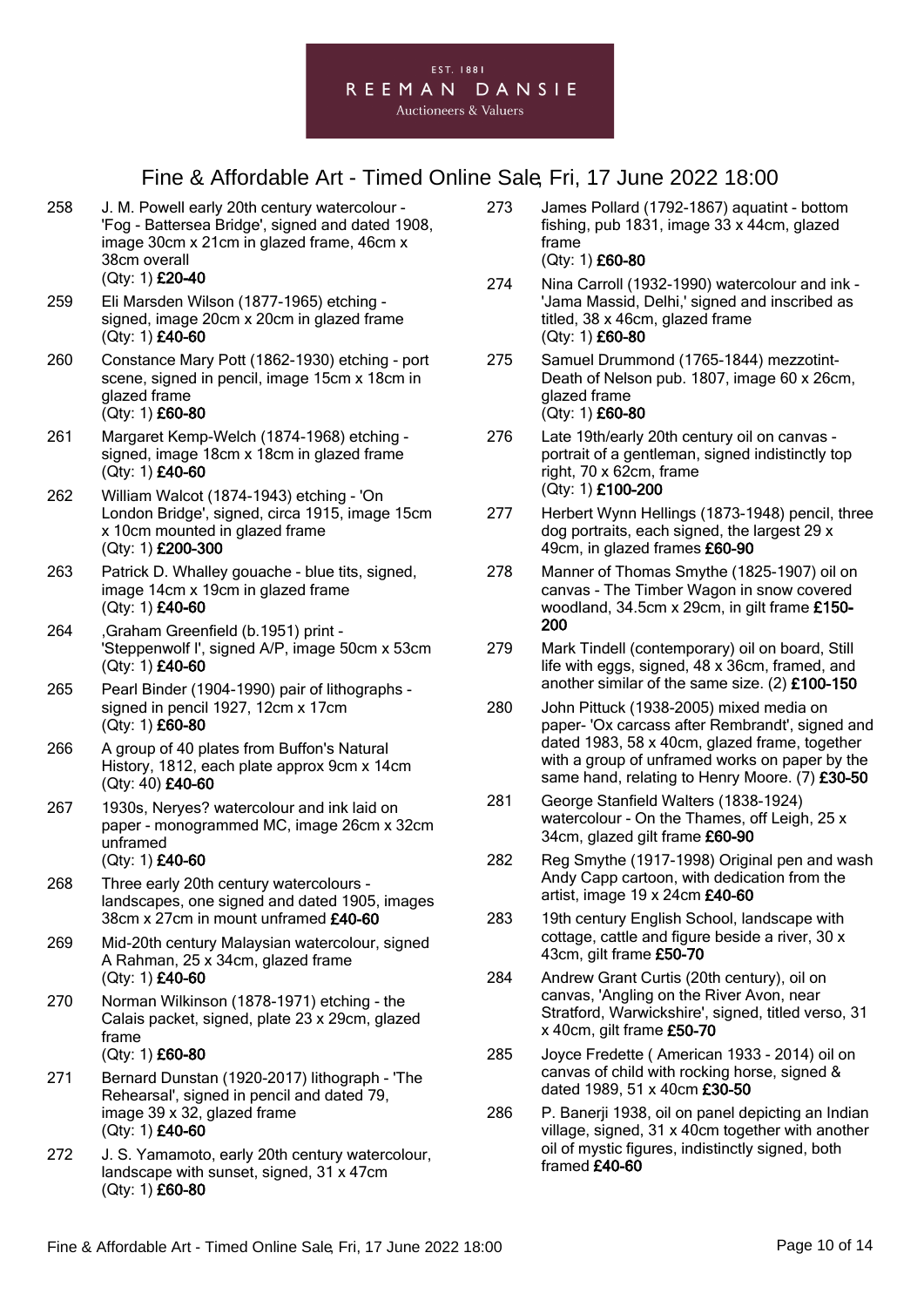

- 287 Early 20th century Zeppelin black and white cartoon print in glazed frame, total size 20 x 24cm £30-50
- 288 Mediterranean impasto oil, boats and white buildings, image 23 x 31cm, framed £30-50
- 289 Robert Standish Sweeney (b. 1917) watercolour study of a Melon seller, signed and inscribed, 23 x 31cm, glazed frame £40-60
- 290 20th century oil on board still life study of fruit, 28 x 40cm, framed £30-50
- 291 Robert Standish Sweeney (b. 1917) watercolour, study of the shore of a lake, signed, 25 x 31cm, glazed frame £40-60
- 292 Graham Clarke (b. 1941) print Helford, signed and numbered 13/50, circa 1960's, 66cm x 46cm, together with St Anthonys, signed and numbered 15/50, circa 1960's, 66cm x 46cm both unframed (Qty: 1) £50-100
- 293 Graham Clarke (b. 1941) print Bridge at Gweek, signed and numbered 27/50, circa 1960's, 66cm x 46cm, together with together with St Anthonys, signed and numbered 38/50, circa 1960's, 66cm x 46cm both unframed (Qty: 1) £50-100
- 294 Susan Sands (contemporary) colour etching, Window of Opportunity, signed, titled and numbered 3/6, plate 41 x 53cm, glazed frame £40-60
- 295 Trevor Price (b. 1966) colour etching, Coastal still life I, signed, titled and numbered 26/100, plate 27 x 41cm, glazed frame £40-60
- 296 Bernhard Sickert (1862-1932) pastel, barge before industrial buildings, signed, 26 x 40cm £50-70
- 297 Trevor Price (b. 1966) colour etching, Comfortable Silence I, signed, titled and numbered 58/100, glazed frame £40-60
- 298 Wei Pingao (b 1947) ink, Trees and grey mountains, signed, 33 x 44cm, together with another Chinese brush painting, inscribed verso Chan Fangchung. (2) £100-150
- 299 Sir Joshua Reynolds, self portrait, engraved by J.K.Sherwin 1784, in antique glazed gilt gesso frame, together with P.P.Rubens - The Children of Rubens (2) £40-60
- 300 Luigi Mayer, three early 19th century hand tinted aquatints, from 'Views of the Ottoman Empire' published by Robert Bowyer, 1803, images 22 x 31cm, glazed frames £40-60
- 301 Regency chalk drawing of The Lady Catherine Hamilton (afterwards Countess of Aberdeen) by Louisa Corry 1804, inscribed and dated verso, 56 x 38cm, period gilt frame £30-50
- 302 Richard Beer (1928 2017) coloured etching, The New Stock Exchange, signed, numbered 103/250, plate 43 x 33cm, glazed frame £50-70
- 303 Geoffrey Scowcroft Fletcher (1923-2004) 'Vale of Health, Hampstead' pen & wash, signed, 39 x 28cm, glazed frame £20-40
- 304 H. M. Sea-going turret ship "Monarch". Conveying the remains of the late Mr George Peabody to the United States, December 1869. T.G.Dutton - lithograph - 1869 Published by John B Day, image 36 x 63cm, framed £20-40
- 305 Three watercolours by Sheila Appleton, Anthony Osler and Dennis Grater, each in glazed frame £40-60
- 306 Four Japanese wood cut prints, comprising a set of three depictions of Samurai, the prints 37 x 23cm, together with another similar, all framed £50-100
- 307 David Roberts, two large coloured lithographs of the Temple of Philae, Egypt, published 1847, image 34 x 38cm, together with another after David Roberts of Galilee, all in glazed frames. (3) £60-100
- 308 Ernest Gustave Girardot, large early 20th century chromolithograph, in gilt frame, total size 97 x 122cm £60-100
- 309 After David Roberts, tinted lithographs of Petra, published 1842, 1847, the largest 36 x 51cm, glazed frames. (3) £50-70
- 310 Sylvia Morgan, 1929, etching, signed titled 'Roadside Shanties' and numbered from an edition of 50, Label to back reading: 'This etching of a roadside shanty in Australia was presented to Admiral Sir Dudley De Chair, during his term of office as Governor of New South Wales, Australia, in 1929', plate 17 x 37cm, glazed frame £30-50
- 311 Peter Collins (1923-2001) folio of nude sketches, in variety of media, 42 x 55cm and smaller, approximately 35 £50-100
- 312 Peter Collins (1923-2001) folio of nude sketches, in variety of media, 42 x 55cm and smaller, approximately 37 £50-100
- 313 After Thomas Lawrence, engraving of young woman by F. Bartolozzi, 1792, 44 x 32cm, Hogarth Frame, together with Angelica Kauffman, La Penserosa, 1779, in glazed frame. (2) £30-50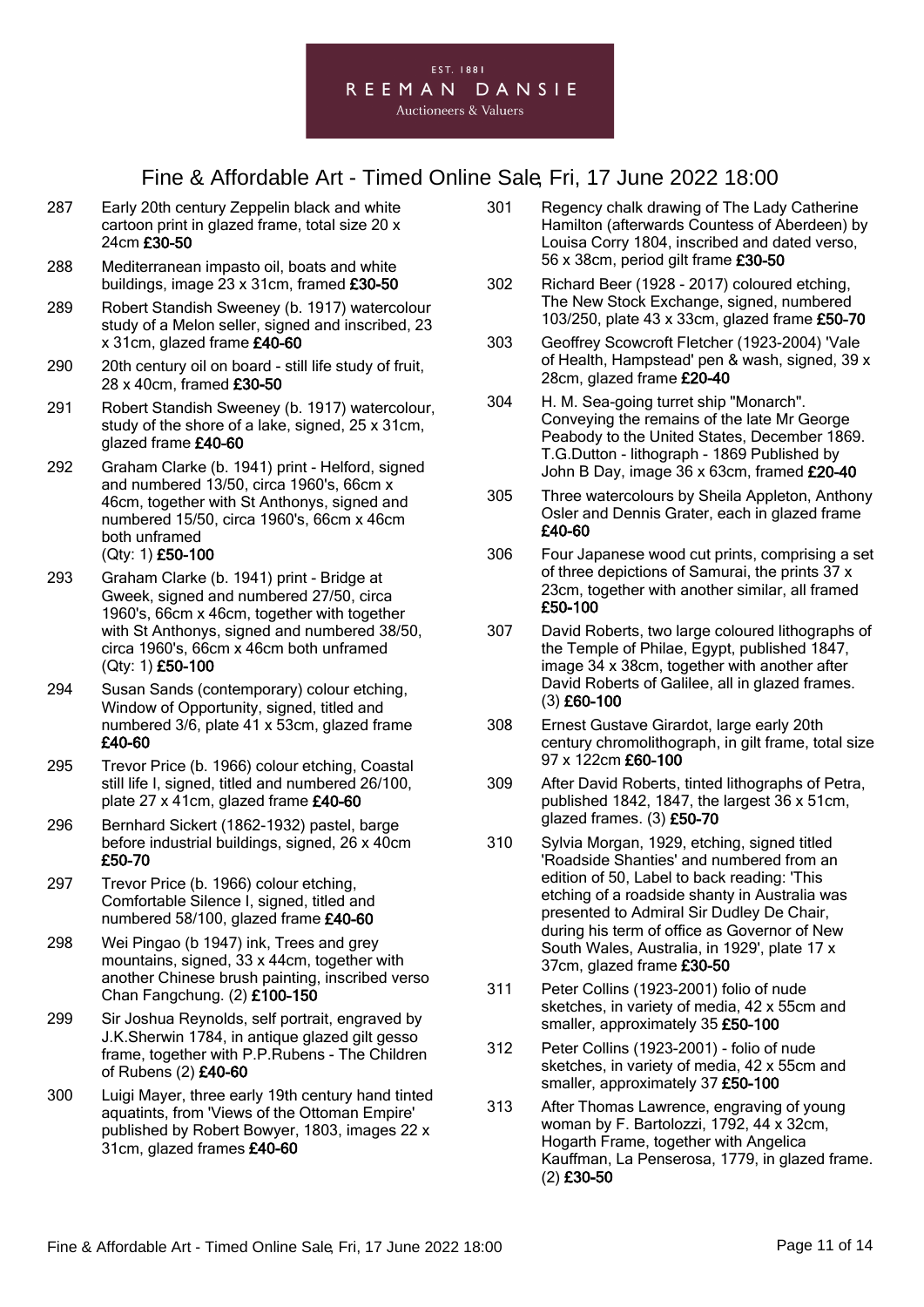

- 314 Mid 20th century oil on canvas trees in landscape, indistinctly signed, 45cm x 37cm, framed £10-20
- 315 F. Bartolozzi, 1795, hand coloured engraving after Hans Holbein. William Warham, Archbishop of Canterbury, 46 x 32cm, glazed frame £30-50
- 316 Attributed to Frank Brangwyn watercolour Continental harbour, signed with initials, inscription to reverse, 39 x 18cm £60-100
- 317 Lars Bo (1924-1999) etching and aquatint, Venetian lagoon, signed, inscribed and numbered 29/30, 24 x 34cm, glazed frame £50- 70
- 318 Bernard Dufour (1922-2016) French, print on board, seated female nude with parasol, mounted in glazed frame, 36 x 45cm, together with another of a French town, 29 x 44cm (2) £60-100
- 319 Andre Bafi (Bernard Dufour) (1922-2016) French, oil on board, young lady on bicycle, mounted in glazed frame, 36 x 43cm together with another similar 36 x 45cm (2) £60-100
- 320 Japanese painting on silk, owl on a branch, 40cm x 44cm, framed £30-50
- 321 Ina Clogstoun (late 19th / early 20th century): watercolour- three Italian garden scenes. signed, one indistinctly inscribed, the largest 41 x 29cm, glazed frames £60-100
- 322 Bernard Dufour (1922-2016) French, print on board, young lady seated on stone steps, mounted in glazed frame, 44cm x 36.5cm £60- 80
- 323 Victorian English School oil on canvas figure before a Watermill, 24cm x 34cm, in gilt frame £30-50
- 324 Late 19th / early 20th century Japanese woodblock print, 36 x 23cm £15-20
- 325 \*John Hanbury Pawle (1915-2010) oil on board-The Bridge Over The Lot, signed and dated 93, 46cm x 51cm £80-120
- 326 \*John Hanbury Pawle (1915-2010) oil on board-The Pond, signed, 45.5cm x 51cm £80-120
- 327 \*John Hanbury Pawle (1915-2010) oil on board-River landscape scene, unsigned, 61cm x 71cm £80-120
- 328 Antonio De Simone (1851-1907) gouache portrait of The Marion, a vessel sailing out of Brightlingsea, signed and dated 1903, 39 x 57cm, framed, together with portrait William Shead and sailing history of Arthur Shead, who was crew on The Marion and related photographs of the vessel and crew £150-250
- 329 Christopher Stevens (b. 1961) crayon Sisters, signed, Piccadilly Gallery label verso, 65 x 44cm, glazed frame £60-100
- 330 Group of period Vanity Fair lithographic prints of notable figures (names beginning with 'E') by Spy, Ape and others, all 18.5cm x 31cm, individually wrapped (approximately 24) £40-60
- 331 Group of period Vanity Fair lithographic prints of notable figures (names beginning with 'F') by Spy, Ape and others, all 18.5cm x 31cm, individually wrapped (approximately 37) £50-100
- 332 Group of period Vanity Fair lithographic prints of notable figures (names beginning with 'G') by Spy, Ape and others, all 18.5cm x 31cm, individually wrapped (approximately 42) £50-100
- 333 Group of period Vanity Fair lithographic prints of notable figures (names beginning with 'H [a-e]') by Spy, Ape and others, all 18.5cm x 31cm, individually wrapped (approximately 47) £50-100
- 334 Group of period Vanity Fair lithographic prints of notable figures (names beginning with 'H [i-u]') by Spy, Ape and others, all 18.5cm x 31cm, individually wrapped (approximately 24) £30-50
- 335 Group of period Vanity Fair lithographic prints of notable figures (names beginning with 'J', 'M' and 'I') by Spy, Ape and others, all 18.5cm x 31cm, individually wrapped, approximately 26) £40-60
- 336 Group of period Vanity Fair lithographic prints of notable figures (names beginning with 'K') by Spy, Ape and others, all 18.5cm x 31cm, individually wrapped, approximately 23 £40-60
- 337 Group of period Vanity Fair lithographic prints of notable figures (names beginning with 'L') by Spy, Ape and others, all 18.5cm x 31cm, individually wrapped, approximately 40 £50-100
- 338 Franz Xavier Wolfle (1887-1972) oil on panel, smiling man, signed, 15 x 12cm, framed £100-150
- 339 \*Annabel Gosling (b.1942) oil on canvas In the Shade, signed, 76cm x 115cm, unframed £150- 200
- 340 \*Annabel Gosling (b.1942) oil on canvas The Dressing Table, signed, 102cm x 77cm, unframed £150-200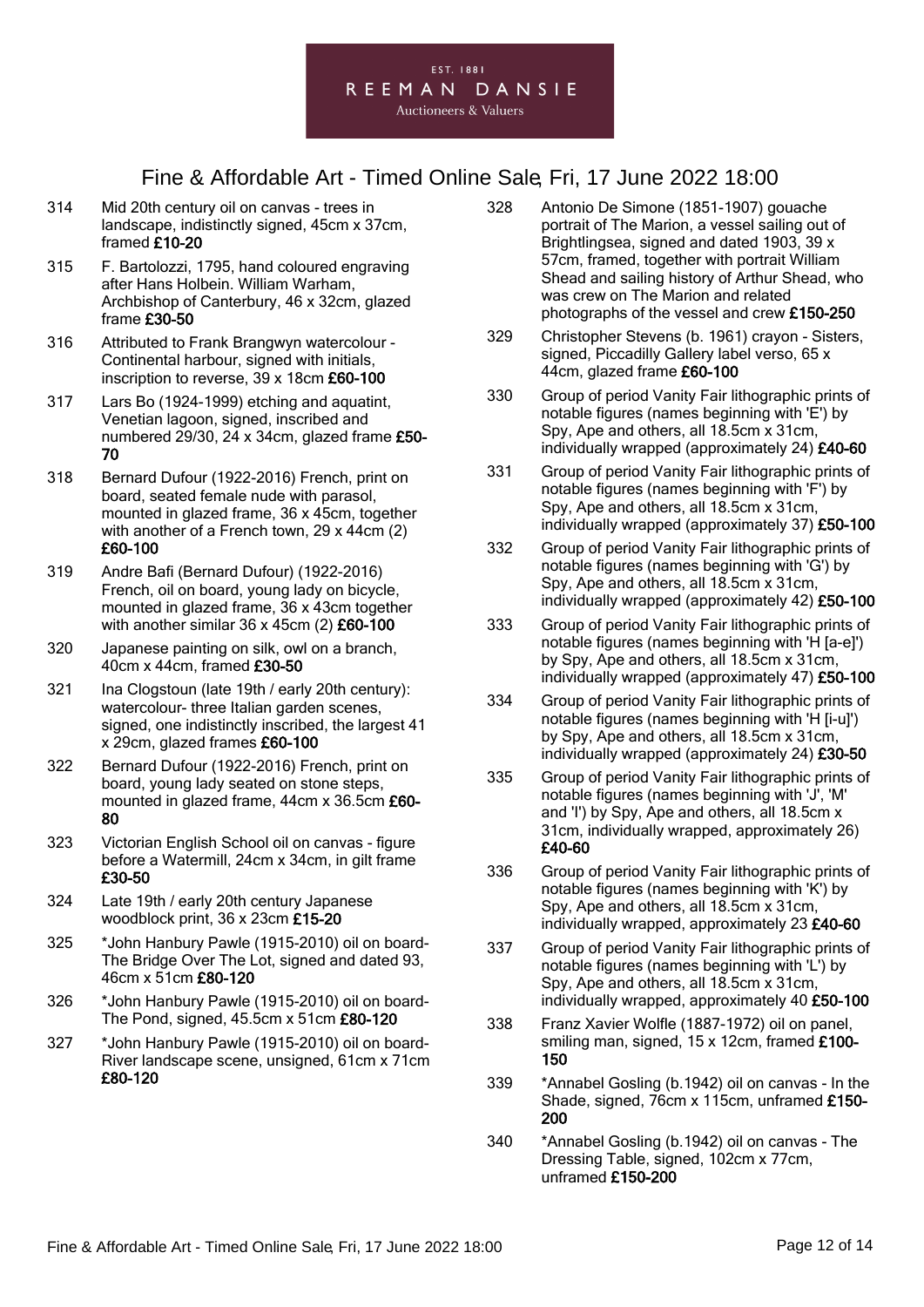

- 341 Pair of large Victorian hand coloured engravings by R Stock after T Walsh - coaching scenes, 'Three Minutes to Spare' and 'We Shall do it Easily' - Dodson's Coaching Incidents, in glazed ebonised frames, 87cm x 122cm overall £60- 100
- 342 Alfred Aaron Wolmark(1877-1961) pastel, seated figure, initialled, 25cm x 35cm, together with two further early pastels by the same hand, a landscape dated 1896, 17cm x 15cm and another 18cm x 13cm, each framed (3) £150- 250
- 343 \*Sir Frank Brangwyn (1867-1956) etching, 'Albi', signed and dated '26, signed, 35 x 55cm, glazed frame Provenance: Removed from The Garden House, Hampstead £100-150
- 344 Hazel Calder-Brooke, early 20th century, oil on board - portrait of a child, 'Sandra', the artist niece, signed, 50 x 40cm, in gilt frame £50-70
- 345 William Garfit (b.1944) signed limited edition print - Rushing River, 113/500, 46cm x 56cm, in glazed gilt frame £20-40
- 346 Roy Perry (1935-1993) signed limited edition print - 'Short of the Green', 66/500, 40cm x 57cm, in glazed frame £20-40
- 347 Greenwood & Co 19th century engraved map of Gloucester, dated 1831, in glazed frame, total size 71 x 80cm £20-40
- 348 Arthur F Oldham oil on canvas staircase, 94 x 74cm, framed £60-90
- 349 David Roy Macgregor (1925-2003) oil on canvas, two masted vessels, signed, 57 x 78cm, framed, exhibition label verso for Society of Graphic Art, framed £120-180
- 350 Thomas Swift Hutton (1860-1935), watercolour, Coastal scene, signed and dated 1901, 49 x 75cm, glazed frame £60-90
- 351 20th century oil on canvas of boats, Helford Creek, signed Dyer, 59 x 76cm, framed £60-100
- 352 19th century pencil study of a castle, dated 1882, indistinctly signed, 35 x 45cm, mounted in glazed oak frame £20-30
- 353 Follower of Edward Seago, watercolour Venetian Canal, signed with initials W.O.H., 31cm x 46cm, in glazed gilt frame £30-50
- 354 Peter J. Wallers (b.1953) oil on board Australian Landscape, signed and dated 2003, 37cm x 50cm, framed £150-200
- 355 After Rolf Harris lithographic print, Landscape, signed and numbered 200 / 295, 56 x 46cm framed £20-40
- 356 Peter Kelly (b.1931) watercolour The West Window, Buttsbury Church, initialled, 50cm x 31cm, in glazed gilt frame £80-120
- 357 20th century English School signed limited edition coloured etching - Rough skinned Poison Arrow Frogs, 5/70, 39cm x 28cm, in glazed gilt frame £20-40
- 358 Gaborg Kittinger, oil on panel Kittens at play, signed, 30 x 40cm in gilt frame £90-120
- 359 David R Mason, 20th century, watercolour Grand Regatta Columbus 1992, "Grand Parade of Sail passing the Wirral waterfront", signed, 42 x 61cm, in glazed frame £150-200
- 360 Jerry Kwan (b.1934), woodblock print titled Yes, signed, numbered 6/10 and dated 14th June 1972, 64.5cm x 46cm, in glazed frame £40-60
- 361 Dale Devereux Barker (b.1962) pair of vitreous enamel panels - 'Japan I' and 'Japan III', signed and dated 2007 and titled verso, 60cm x 40cm £120-180
- 362 David Slater (b.1943) acrylic on paper August in Suffolk, 24cm x 29cm, framed £80-120
- 363 David Slater (b.1943) acrylic on paper Distant Water, initialled, 30cm x 40cm, framed £80-120
- 364 Frederick Hase Hayden, pair of early 20th century watercolours - Casco Bay, Portland U.S.A., 1919 and anther coastal view, both signed and inscribed, 17cm x 25cm, in glazed frames £50-70
- 365 Lynette Singers, contemporary, pastel Sunflowers in Monet's Garden, signed, 19.5cm x 25cm, in glazed gilt frame £20-40
- 366 K. Connie, contemporary, oil on canvas figures in a park, signed, 60cm x 90cm, framed £20-30
- 367 William Fielding, 20th century, sepia grisaille on board - An estuary view with hunting trophies, signed, 51cm x 89cm, in gilt faux bamboo frame Provenance: The Lady Elizabeth Shakerley Collection. £50-100
- 368 Sébastien Pontault de Beaulieu (1612-1674), 17th century plan of the City of Marsal en Lorraine £40-60
- 369 Kenneth Green (1905-1986) monochrome watercolour - Extensive Landscape, signed and dated 1928, 18cm x 26cm, mounted £20-30
- 370 Robert Colquhoun, pair of lithographs from Poems of Sleep and Dream, mounted, 19cm x 12cm £20-30
- 371 British School watercolour, dressing sails or tanning hides (?), signed indstinctly bottom right, 27 x 38cm £30-40